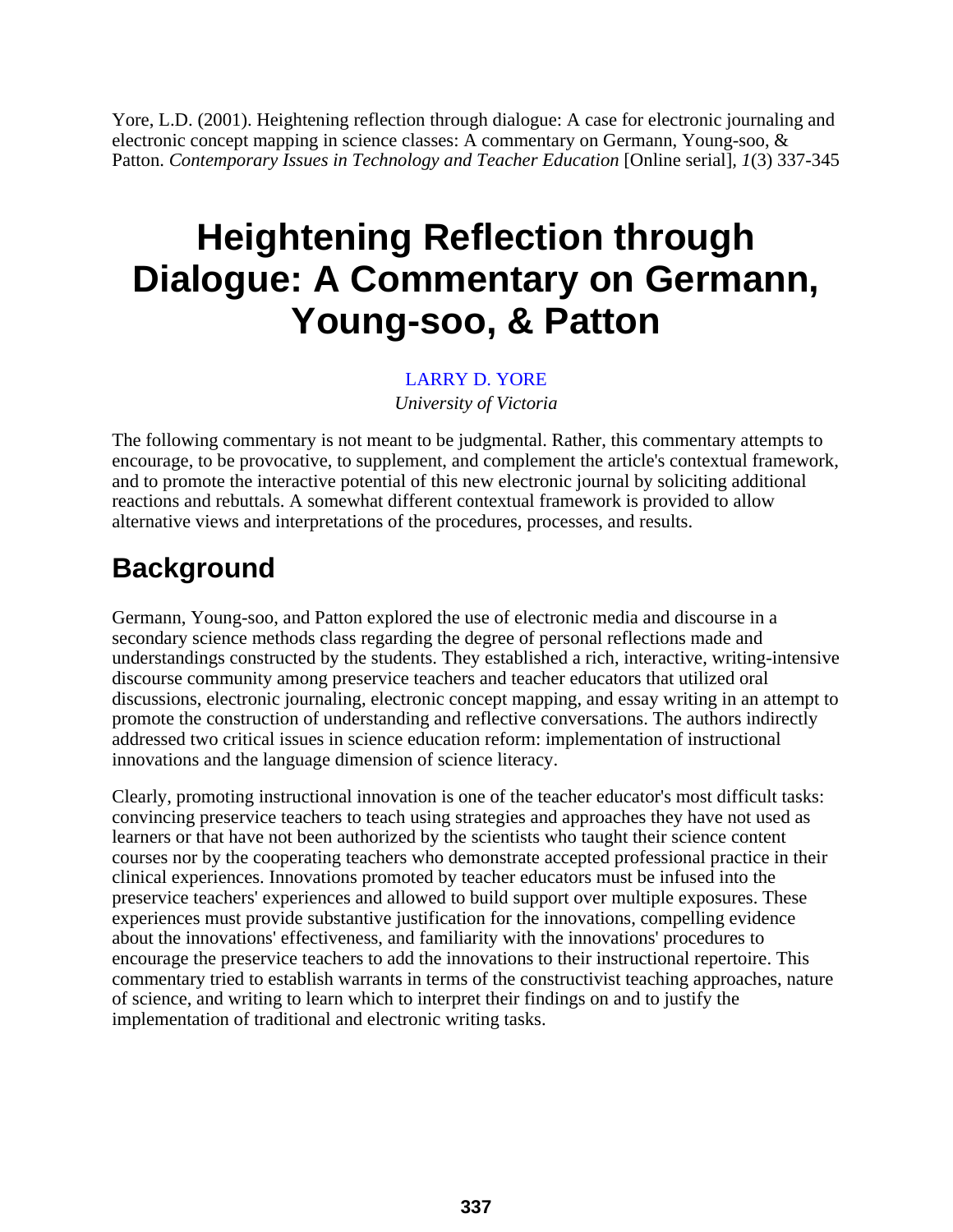# **Constructivist Teaching**

The current reforms in science education promote the use of constructivist teaching approaches rather than the traditional lecture-laboratory and teacher-centered approaches (American Association for the Advancement of Science, 1990, 1993; National Resource Council, 1996). The authors justly connected constructivist teaching with the work of Vygotsky and Wertsch, but several faces of constructivism have been described in the science education literature. Collectively, these faces have some common features (prior knowledge, individual construction of knowledge, integration of new ideas into established knowledge networks, assimilation, accommodation, etc.), while each face involves different assumptions about science, learning, teaching, and classroom dynamics.

The interactive-constructivist science teaching promoted in this commentary is a middle-of-the-road interpretation of constructivism. Interactive-constructivist teaching recognizes a specific worldview of thinking, the epistemological and ontological nature of science, the locus of mental activity in the learner, the sociocultural aspects of the classroom, the multiple purposes of language, and the realities of public education and schools. Interactive-constructivist science teaching assumes that contemporary science is based on a hybrid view of thinking that stresses the importance of interactions with the physical world and the sociocultural context in which interpretations of these experiences will reflect the lived experience and cultural beliefs of the knowers (Prawat & Floden, 1994).

The interactive-constructivist approach also assumes an ontological and epistemological view of science that stresses a naive realist, evaluativist position in which multiple interpretations are judged against the available data and canonical theories, unlike the postmodern, relativist position in which all claims are equally valid. The structure of knowledge clearly illustrates the evidence from nature and scientific warrants used to justify the coherent, but tentative, claims about reality within the limitation of knowing (Hofer & Pintrich, 1997). The locus of mental activity and construction of understanding involves both a private and public component, unlike social constructivism which maintains that understanding is made at the group level. The interactive-constructivist approach assumes that discourse reveals the variety of alternative interpretations, and the negotiations need not reach consensus. Evidence from nature supports or rejects the interpretations not consensus. The learners and the teacher share the locus of control for the learning agenda. This does not mean that the basic constructivist assumptions about prior knowledge, learner-set goals, and scaffolding are not important, but that professional wisdom, the accountability of public education, and the priorities of schools must mediate decisions about what to learn in science.

# **Nature of Science**

Germann, Young-soo, and Patton wisely used the nature of science as the conceptual focus for their study, which provided a rich, controversial arena for interactions and argumentation. Science uses unique patterns of argumentation that attempt to establish clear connections among claims, warrants, and evidence (Holland, Holyoak, Nisbett & Thagard, 1986; Kuhn, 1993). The specific nature of science from a philosophical perspective has been contested in recent years, with cultural relativists refusing to accept science's traditional claims to durable standards of truth, objectivity, and reputable method. However, Lederman (2001) cautioned that some people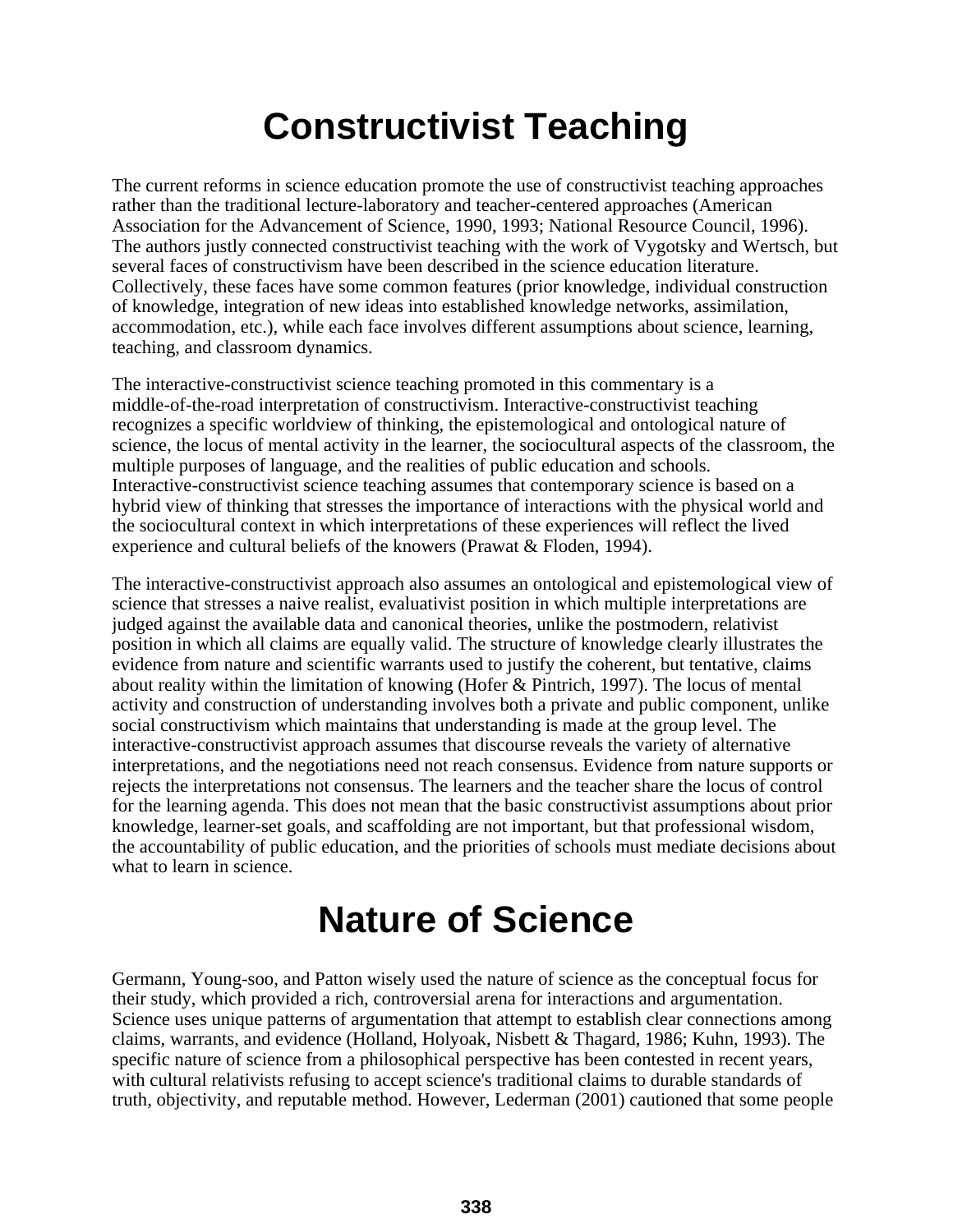misrepresent the magnitude and focus of the disagreement about the nature of science to be much greater than it actually is and that there is reasonable agreement about the general tentative, procedural, and declarative aspects of science.

Science literacy promoted in the current science education reforms involves the abilities and habits of mind to construct science understandings, the big ideas of science, and the communications to inform and persuade others about these big ideas. One of the crucial big ideas is an understanding of the evaluativist view of science that recognizes that multiple interpretations of an experience or data set are likely, but these interpretations must be submitted to public judgment using the available evidence extracted from nature and the canonical knowledge claims accepted by the scientific community. The nature of science is viewed as inquiry and as a speculative, temporary, and rational body of knowledge. A scientifically literate person is one who (Hurd, 1998):

- 1. Distinguishes experts from the uninformed, theory from dogma, data from myth and folklore, science from pseudo-science, evidence from propaganda, facts from fiction, sense from nonsense, and knowledge from opinion;
- 2. Recognizes the cumulative, tentative, and skeptical nature of science, the limitations of scientific inquiry and causal explanations, the need for sufficient evidence and established knowledge to support or reject claims, and the relationships among science, technology, society, and environment; and
- 3. Knows how to analyze and process data, that some science-related problems in a social and personal context have more than one accepted answer, and that social and personal problems are multidisciplinary.

Science distinguishes itself from other ways of knowing and from other bodies of knowledge through the use of empirical standards, logical arguments, plausible reasoning, and skepticism to generate the best temporal explanations possible about the natural world. Explanations about the natural world based on myths, personal beliefs, religious values, mystical inspiration, superstition, or authority may be personally useful and socially relevant, but they are not science (NRC, 1996).

### **Writing to Learn**

Bereiter and Scardamalia (1987) provided a model of writing that defined writing as an act of communication and knowledge building rather than just knowledge telling. There are three processes that writers' use: intentional cognition, managing the process, and the social nature of writing (Galbraith & Rijlaarsdam, 1999). Intentional cognition refers to the communicative goal of the writer. A novice writer's goal is knowledge telling, whereas an expert's goal is knowledge building. Knowledge telling involves representing recollections from long-term memory in printed symbols essentially unaltered, while knowledge building involves an act of learning where there is a dynamic between the content being addressed and the rhetorical requirements of the writing task. This dynamic leads to a constant evaluation and transformation of an individual's knowledge. Keys (1999), stated "The output from each space serves as input for the other, so that questions concerning language and syntax choice reshape the meaning of the content, while efforts to express the content direct the ongoing composition" (p. 120). This recursive attention on matching the content to the rhetorical goals of writing and written discourse to the requirements of good science helps develop an understanding. Clearly, the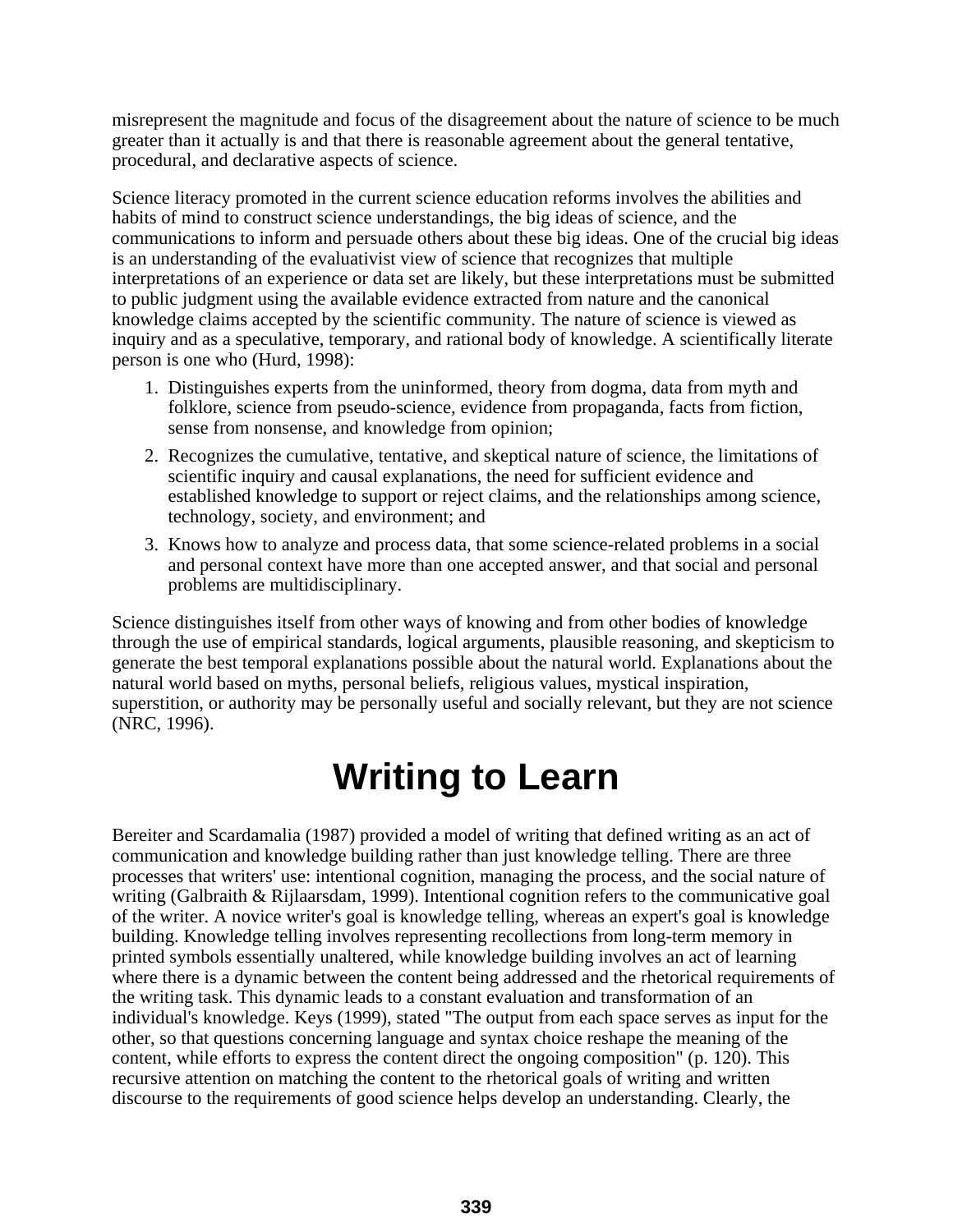writer's goal, the writing task, the genre, and the external (scaffolding) and internal structure (metacognition) influence the effects of the writing on understanding (Yore, 2000).

Managing the writing process involves three metacognitive actions: planning, translating, and revising. Zimmerman and Risemberg (1997, p. 74) stated,

Planning involves three cognitive subcomponents: generating information that might be included in the composition, setting goals for the composition, and organizing the information that is retrieved from memory. Translating is the process of converting ideas into textual output, and reviewing involves two subcomponents: evaluating and revising text as it is translated.

Novice writers tend to try and deal with planning, translating, and revising all at once; whereas experts tend to focus on each function separately.

The social nature of writing moves beyond the writer to focus on the interactions of writer and reader, which is an extension of the speaker-listener relationship in oral discussions, and involves the greater uncertainties and limitations of the unseen audience. Crossing between different communities requires the author to be aware of the needs of the audiences and the discourse conventions and traditions of the communities and to match the goals of the writing to these features. Feedback from the target audience in terms of editorial comments and suggestions, alternative interpretations, and additional considerations contribute to the authors' understanding and clarity. This feedback provides structure and supportive scaffolding on which to rethink ideas and to develop revisions. It is this extensive grappling with the demands of an authentic communication problem that allows the writer to master the good science writing and conventions and expectations of the science community.

Inquiry and written language are essential parts of science. It is unlikely that contemporary science would have developed as it has in a strictly oral culture or discourse community. The attention to detail and the connectedness of claims, evidence, and warrants required by science are nearly impossible in oral discourse. Chaopricha (1997) stated, "Any claim to the priority of discovery requires suitable, trustworthy, and persuasive methods for communicating the work that constitutes the claim to priority. Verbal or informal communication is not sufficient. The production of a written scientific research paper is needed as a record in case of dispute" (p. 12).

The permanence of print symbols and the form-function (genre) relationships of scientific text promote reflections on and connections among ideas. The real-time and speed of oral conversation do not maximize the opportunities for reflection. The short wait-time between question and response in traditional classrooms and between two people speaking in a social constructivist classroom promotes impulsive not reflective conversations. The problem-solution, cause-effect, and explanation forms of scientific text (genre) require connected discourse in which two or more ideas are related to form propositions and knowledge claims. Scientists use established text in their written text (intertexuality) to justify their procedures and claims. Citation of well regarded scientists' work is the most common technique of scholarly bricklaying used to demonstrate how the current methods and knowledge claims connect to established research procedures and canonical knowledge (Chaopricha, 1997).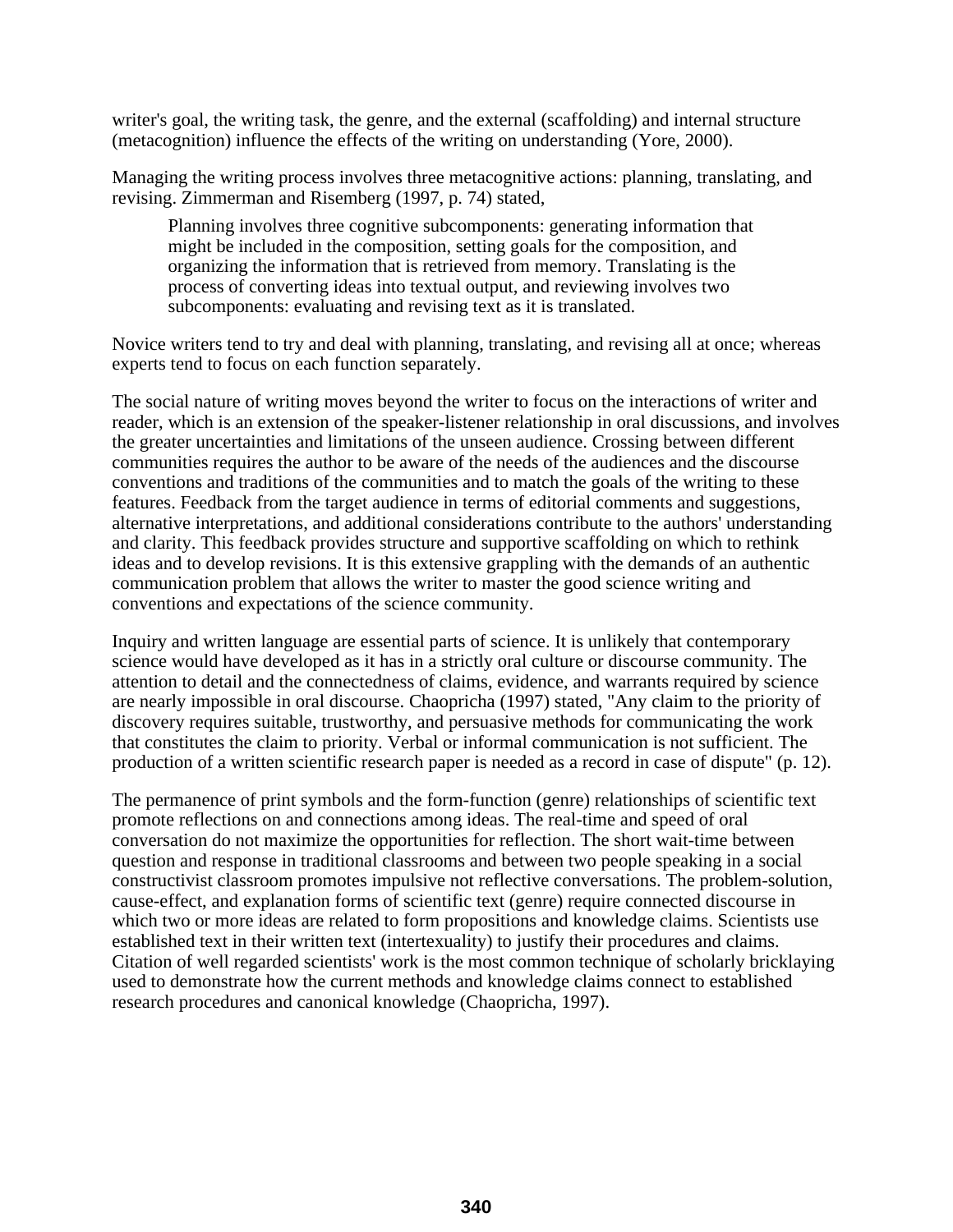# **Comments**

Writing-intensive courses and the related graduation requirements provide evidence that university policymakers believe too little attention is being paid to thinking on paper and to promoting private reflection. Germann, Young-soo, and Patton addressed this concern by infusing traditional essay writing, innovative electronic journaling, and concept mapping into their secondary science methods course. The University of Hawaii was one of the first post-secondary institutions to adopt writing-intensive course requirements for AA, BA, and BS degrees in 1987 (Chinn & Hilgers, 2000). All students must complete five writing-intensive courses in their major area. Writing-intensive courses require that

- 1. Writing be used to promote learning,
- 2. Student and professor interact during the writing process,
- 3. Writing plays a major role in course grades,
- 4. Students produce a minimum of 4,000 words or 16 pages of text, and
- 5. Class enrollment be limited to 20 students.

Chinn and Helgers found that professors primarily focused writing on demonstrating mastery of content knowledge and discourse practices of the scientific community, and success was greater and more widespread when the professor adopted a collaboration stance rather than an expert critic stance. Germann, Young-soo, and Patton demonstrated the potential of incorporating information technologies into the writing process and in so doing increased the explicit collaboration among students and faculty, facilitated the editing and revising processes, and introduced greater and quicker reader responses.

The audience feedback likely provided the scaffolding (structure) for the journal writing task that supported increased potential for understanding and reflections not found in all journaling studies, but commonly found in concept mapping studies. Germann, Young-soo, and Patton hypothesized,

...that the two learning tools, concept mapping and journaling (genre), tend to stimulate complementary but different kinds of thinking: journaling tends to stimulate more inquiry and discovery learning, while concept mapping tends to stimulate more clarification, justification, and reasoned thinking of "already-discovered" concepts (outcome). The electronic medium, by heightening the social interaction possible, tends to blur these distinctions. That is, by facilitating greater access to each other's writing, the electronic medium fosters greater dialogue, which in turn helps students to suspend premature closure and to re-think or re-explore certain concepts. This suggests that the medium ...is possibly as significant as the learning tool....The electronic medium may provide a space in which some members of the learning community can participate in activities slightly beyond their competence, something called the "zone of proximal development."

This is the central point made by the genrists in which they stressed the form-function-outcome relationship in writing to learn science (Yore, 2000). It is unlikely that journaling of the 'Dear Diary' or the 'free write' variety would promote the higher-level cognition and reflection desired, but might promote personal connections between the writer and the ideas.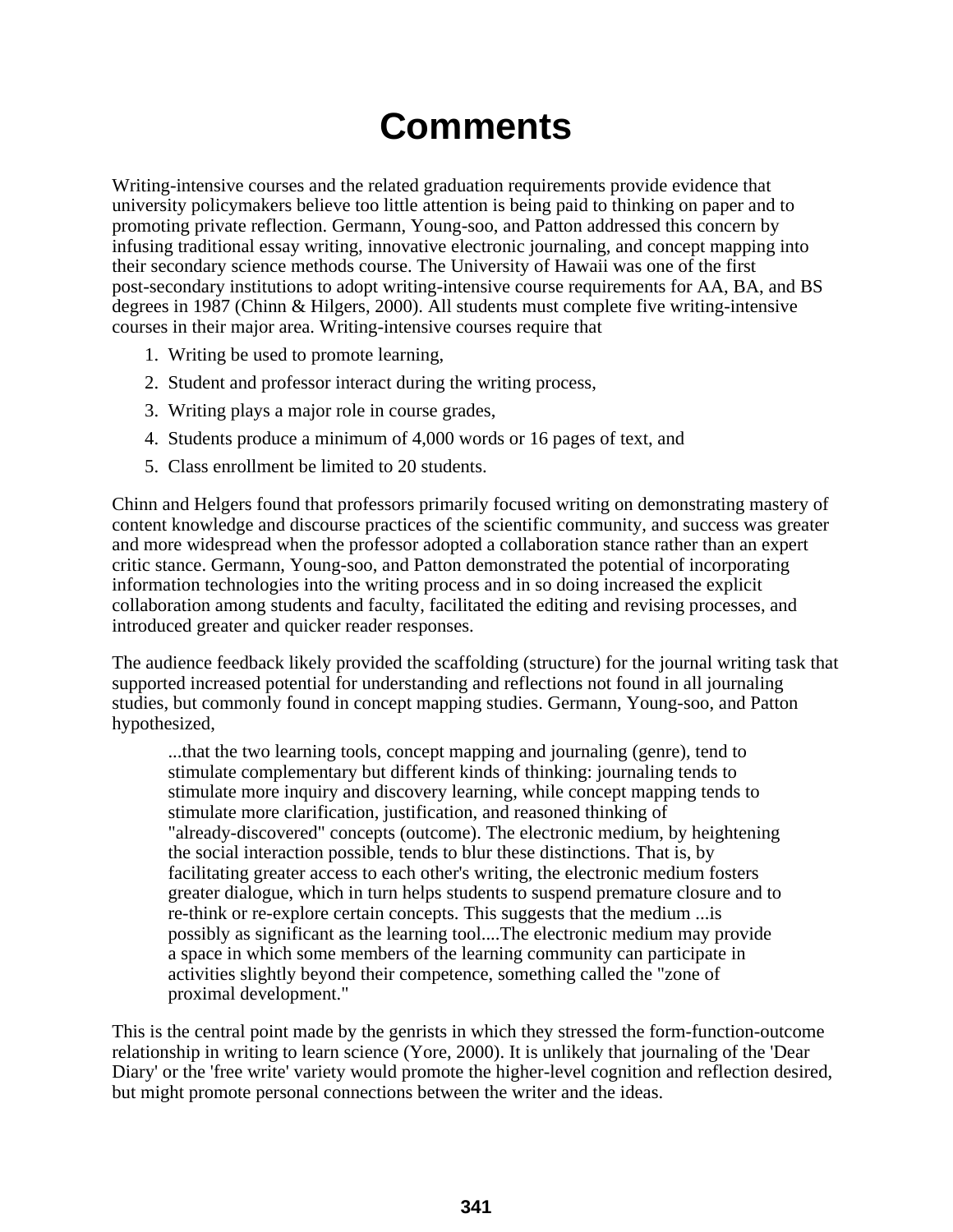Germann, Young-soo, and Patton later implied that there was a potential learner by learning tool interaction, that the methods course experience was an integrated experience involving activities, reading, writing, discussing in and out of class time, and that electronic journaling and electronic concept mapping did not produce noticeable or different amounts of reflective conversions. They stated,

Other students simply resisted change and were made somewhat uncomfortable by the sustained uncertainty and flux that characterized the electronic journaling. These students, too, needed to be nudged into more reflective practices. Furthermore, students who preferred concept mapping tended to resist the *in*efficiency of the journaling and the relative efficiency of the concept mapping. These students need to realize that, while efficiency is to be valued, reductionism or simple-mindedness is not. Much critical thinking *is* inefficient. These students can benefit from being taught upfront that different conventions are valued in different modes of writing: the productive rambling valued in the electronic journaling will not be as highly valued as a tight, logical, cohesive presentation in the concept maps. The different modes of thinking and their accompanying forms of expression serve different purposes.

It was difficult to assess whether the length of the study in which students faced the dual struggle of learning the technology and using the technology to learn would produce the changes in the higher-level cognition and reflective conversations desired or whether the quantification techniques used were sensitive enough to detect such changes.

Based on the background on writing to learn provided in this commentary, it was assumed that the structural requirements of concept mapping would produce changes in conceptual understanding. Assimilation of new ideas (conceptual growth) manifests itself as additional propositions in the concept map without major structural changes. Accommodation of new ideas (concept change) manifests itself as structural reorganization, introduction of cross-links, and additional propositions in the concept map. Each of these revisions to an existing knowledge network represents reflections. It is unlikely that relying strictly on the traditional scoring procedures of counting propositions and levels of hierarchy on a single concept map for each student will capture the quantity and quality of the reflections occurring (Shymansky et al., 1997).

The authors justly questioned whether traditional paper and pen unstructured journal entries would promote the desired changes in understanding and reflection. Their electronic version of journaling converted the private free-write entries into a public discourse space in which audience feedback appears to have promoted rethinking, revision, and collaboration. The audience feedback provided the scaffolding for further inquiry and discovery by necessitating additional reading and oral discussions. The content and quality of the audience response appear to be the key to whether increased understanding and reflection occurred.

The authors attempted to count and categorize the reflective judgments (Appendix B), to code the level of authority and evidence (Appendix D), and to identify behaviors and questions conducive to reflection (Appendix  $F$ ) in the journal entries; but it is unclear if the hierarchy established for reflective judgments, authority, and evidence were supported by the research literature (other than the Kitchener & King article) or if behaviors and questions established by grounded analysis of the students' comments were generalizeable.

Future studies require a more compelling framework that closely illustrates the nature of science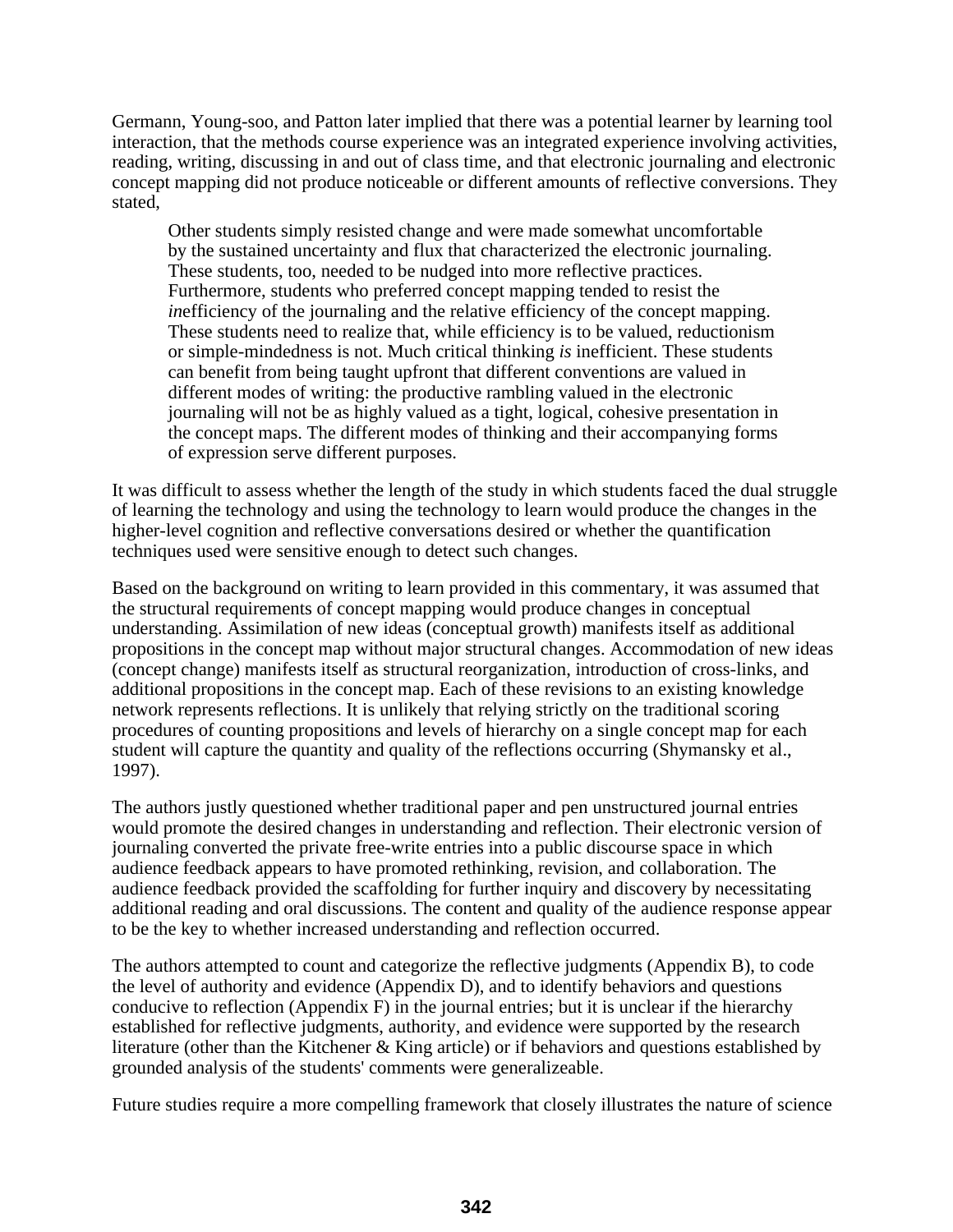needed for critical thinking and reflective judgments. It seems inconsistent that the levels of reflective judgment about science would be based on an absolutist view of knowledge. It difficult to justify the hyperfine differentiation among opinion, expertise, theoretical warrants and evidence, and hierarchy proposed by the authors, but it does have appeal in terms of promoting the nature of science and the evaluativist epistemology. The different intentions and questions outlined might produce different quantity and quality of reflection. Student comments about Web-based courses frequently refer to type of questions that instructors ask, when interacting in an electronic conference dictates the quality of learning that occurs. Students believe that the quality of questions is higher in face-to-face settings.

The authors do not make maximum use of the culminating essay as an information source in this preliminary study. An early study of elementary preservice teachers' essay writing using cooperative jigsaw groups illustrated that conceptual comments promoted greater thinking and changes in understanding than did editorial comments about style, grammar, spelling, and other language features (Yore, 1996). It is unclear whether the authors provided progressive feedback on essay outlines, drafts, and final editions. If they did, the level of feedback would likely approximate that of the electronic journals but at much greater investment of teacher labor. This introduces another dimension to this study and to the implementation of innovations, labor investment, and time efficiency. Electronic journaling shared the responsibility for providing feedback among all participates in the class, not just the professor as do traditional essays.

### **Concluding Remarks**

Germann, Young-soo, and Patton illustrated the type of partnerships, collaborations, and consortia of expertise needed to reform science teacher education. The science education community has neglected the language dimension of science literacy and language as a learning tool for nearly 40 years. Naturalistic studies like this one will produce more acute research questions, insightful hypotheses, and verified data documentation procedures and will start to re-open these closed doors and capitalize on the massive amount of literacy research in other academic communities. These authors must be praised for understanding the limitations of their research design and ascribing the appropriate level of skepticism to their assertions and for being willing to share their preliminary results for public comment.

Feel free to send me your reactions and comments (lyore@uvic.ca) or discuss them with me at the next AETS or NARST meeting. Do not wait too long, for at my age I may not remember what I said.

#### **References**

American Association for the Advancement of Science. (1990). *Science for all Americans Project 2061.*

American Association for the Advancement of Science. (1993). *Benchmarks for science literacy.* New York: Oxford University Press.

Bereiter, C., & Scardamalia, M. (1987). *The psychology of written composition.* Hillsdale, NJ: Lawrence Erlbaum.

Chaopricha, S. (1997). Coauthoring as learning and enculturation: A study of writing in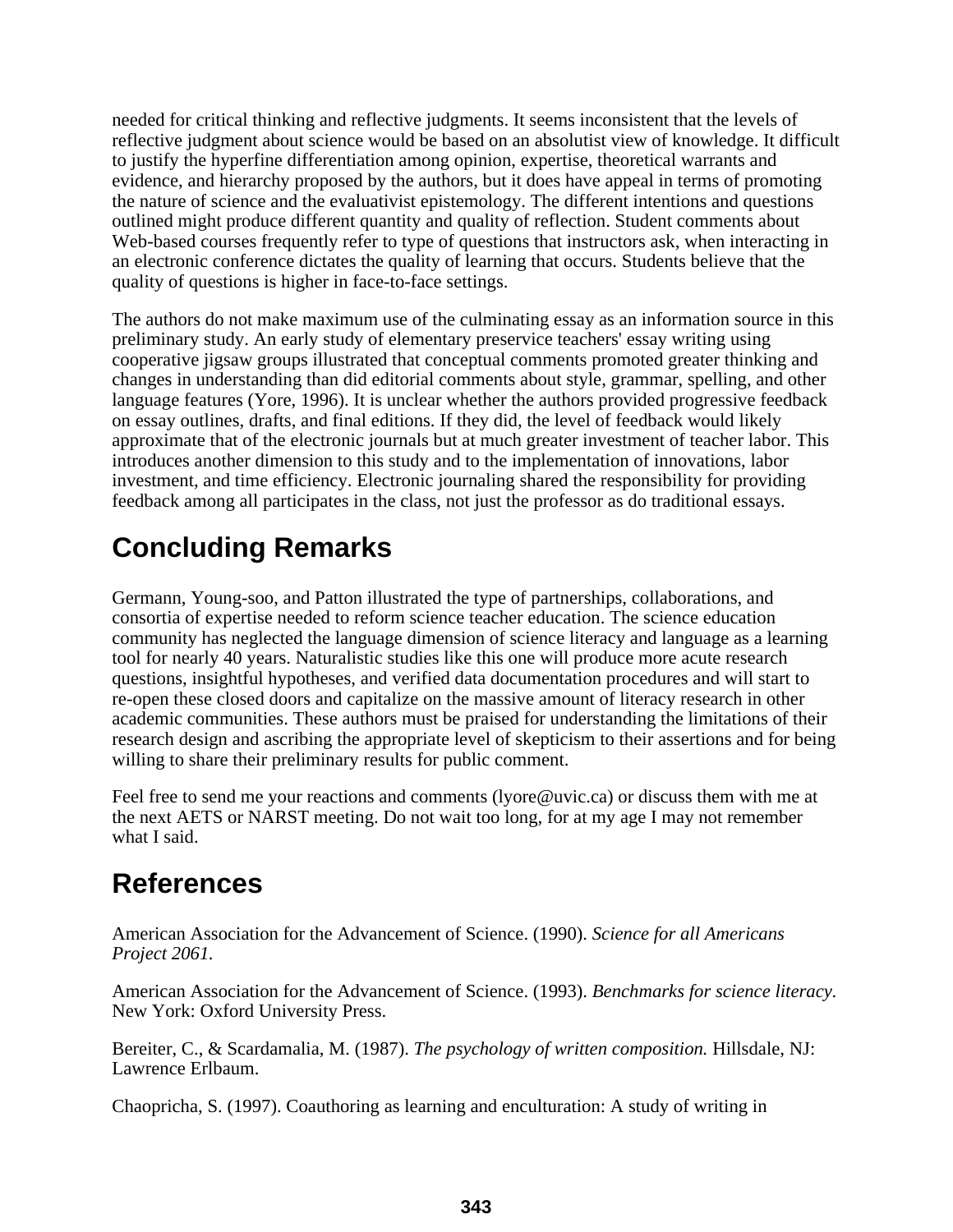biochemistry. Unpublished doctoral dissertation, Madison, WI: University of Wisconsin.

Chinn, P.W.U., & Hilgers, T.L. (2000). From corrector to collaborator: The range of instructor roles in writing-based natural and applied science classes. *Journal of Research in Science Teaching*, *37*, 3-25.

Galbraith, D., & Rijlaarsdam, G. (1999). Effective strategies for the teaching and learning of writing. *Learning and Instruction, 9,* 93-108.

Hofer, B.K., & Pintrich, P.R. (1997). The development of epistemological theories: Beliefs about knowledge and knowing and their relation to learning. *Review of Educational Research, 67*, 88-140.

Holland, J.H., Holyoak, K.J., Nisbett, R.E., & Thagard, P.R. (1986). *Induction: Processes of inference, learning, and discovery.* Cambridge, MA: MIT Press.

Hurd, P.D. (1998). Scientific literacy: New minds for a changing world. *Science Education, 82*, 407-416.

Keys, C.W. (1999). Revitalizing instruction in scientific genres: Connecting, knowledge production in the writing to learn in science. *Science Education, 83,* 115-130.

Kuhn, D. (1993). Science as argument: Implications for teaching and learning scientific thinking. *Science Education, 77,* 319-337.

Lederman, N.G. (2001, January). *Understanding nature of science: The potential contributions to censorship by different views of science*. Paper presented at the International Meeting of the Association for the Education of Teachers in Science, Costa Mesa, CA.

National Research Council: (1996). *National science education standards.* Washington, DC: National Academy Press.

Prawat, R.S., & Floden, R.W. (1994). Philosophical perspectives on constructivist views of learning. *Educational Psychology, 29*, 37-48.

Shymansky, J.A., Yore, L.D., Treagust, D.F., Thiele, R.B., Harrison, A., Waldrip, B.G., Stocklmayer, S.M., & Venville, G. (1997). Examining the construction process: A study of changes in level 10 students' understanding of classical mechanics. *Journal of Research in Science Teaching*, *34,* 571-593.

Yore, L.D. (2000). Enhancing science literacy for all students with embedded reading instruction and writing-to-learn activities. *Journal of Deaf Studies and Deaf Education, 5,* 105-121.

Yore, L.D. (1996). Write-to-learn science strategies for preservice elementary teachers. In P. Rubba, P. Keig, & J. Rye (Eds.), Proceeding of the 1996 Annual Meeting of the Association for the Education of Teachers in Science (pp. 25-56). *Resources in Education* (Eric Document Reproduction Service No. ED 398 060)

Zimmerman, B.J., & Risemberg, R. (1997). Becoming a self-regulated writer: A social cognitive perspective. *Contemporary Educational Psychology, 22,* 73-101.